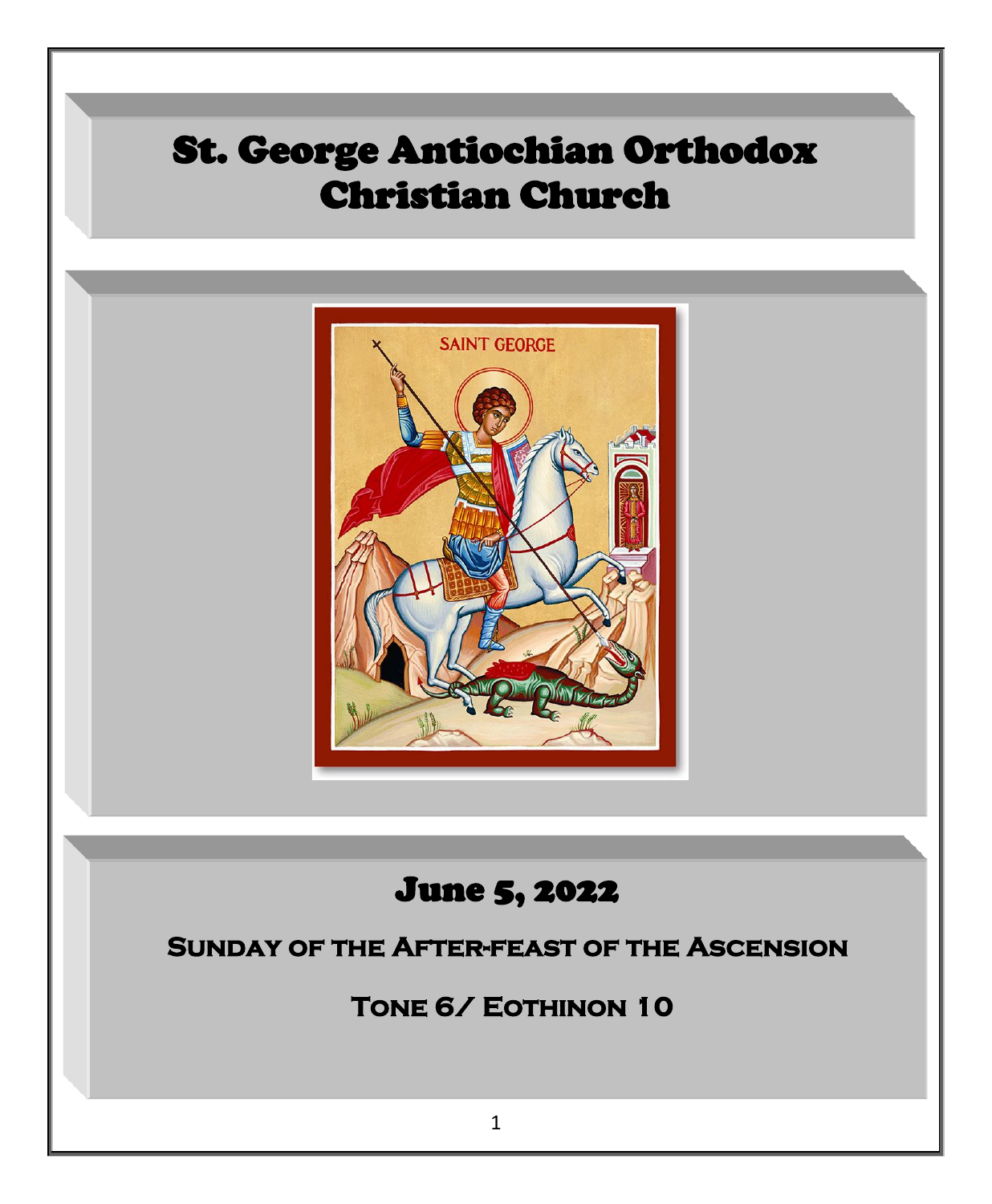**His Eminence Metropolitan JOSEPH Archbishop of New York And Metropolitan of North America**

**GEOSE + GEOSE** 

**V. Rev. Fr. Nicholas V. Belcher**

#### **Rev. Deacon Scott Miller**

**GEOSOF GEOSO** 

#### **Parish Council Officers**

**Michael Kaufman** (Chairman)

**Ziad Juzdan** (Vice Chairman)

**Michael Nafash** (Treasurer)

**Marlene Ayoub**  (Secretary)

#### **St. George's Organizations**

**A-MEN**  Fares Kadan 973-979-9670

**Charity Committee** Julie Abboud immalbert@aol.com 973-812-0444

> **Choir Director** Jane Tadros 973-222 4112

**Hall Rental** Maher Louis 201-538 6784 [hallrental@stgeorgenj.com](mailto:hallrental@stgeorgenj.com)

**Ladies Society** Fadia Juzdan [Fjuzdan@gmail.com](mailto:Fjuzdan@gmail.com) 973-220-3687

**Maintenance Committee** Issa Lwaysi [Lwaysi@verizon.net](mailto:Lwaysi@verizon.net)

**PTA** Claudia & Vivian Shehady Linda Rotella [cshehady@gmail.com](mailto:cshehady@gmail.com)

**Stewardship Committee** Paul Juzdan 973-941-6962

**Sunday School** Director Claire Levash [churchschool@stgeorgenj.com](mailto:churchschool@stgeorgenj.com)

**Young Adults** Victoria Ayoub (President)

> **Youth Director** Diana Zogheb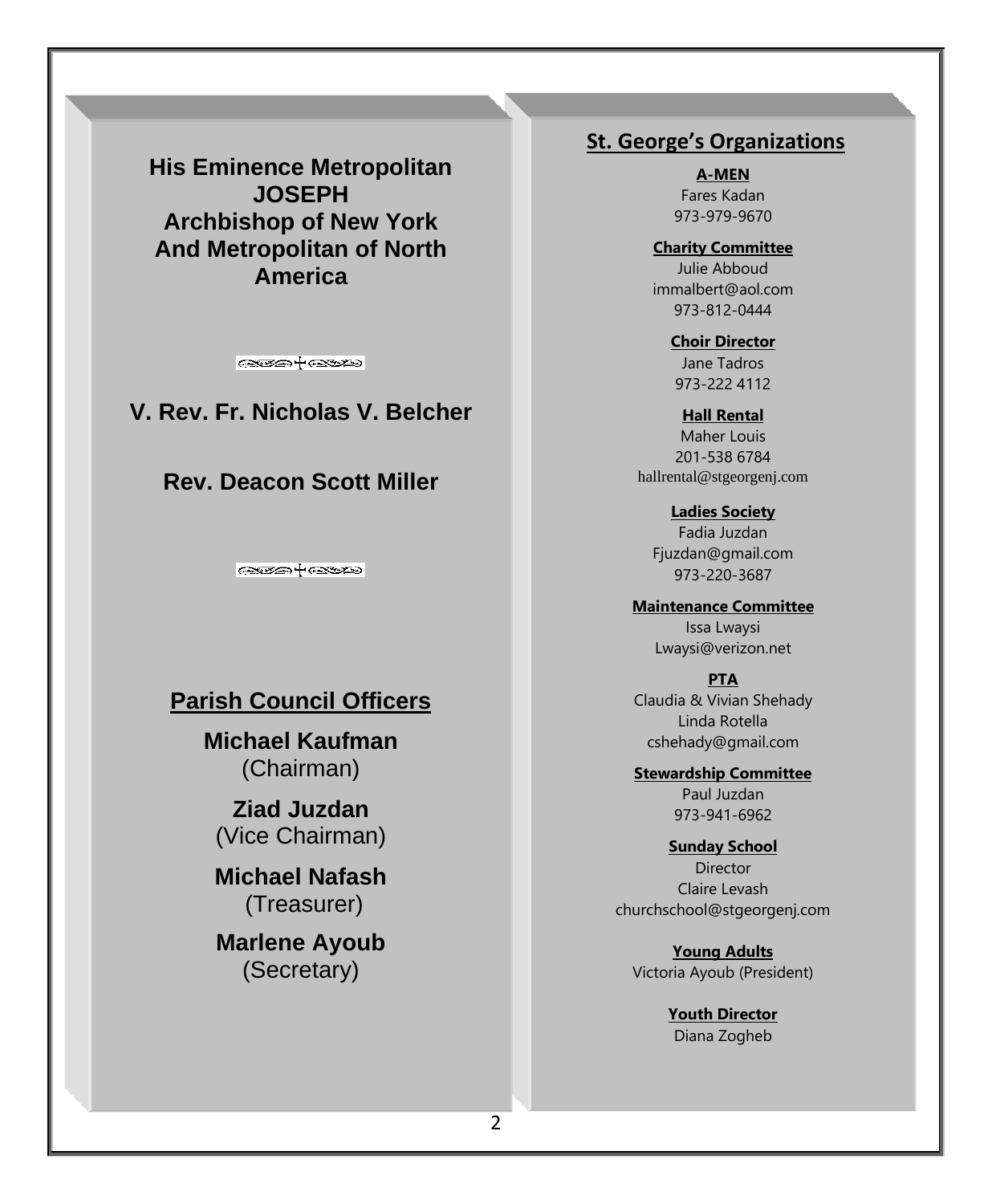## **RESURRECTIONAL APOLYTIKION IN TONE SIX**

When Mary stood at Thy grave, looking for Thy sacred body, angelic powers shone above Thy revered tomb. And the soldiers who were to keep guard became as dead men. Thou led Hades captive and wast not tempted thereby. Thou didst meet the Virgin and didst give life to the world, O Thou, Who art risen from the dead, O Lord, glory to Thee.

ْ إنَّ المُّوَّاتِ المَلائِكِيَّةِ ظَهَروا على قَبْرِكَ الْمُوَقَّر ، والحُرّاسَ صاروا كالأمْواتِ، ومَرْيَمَ وَقَفَتْ عِنْدَ القَبْرِ طَالِبَةً ُ<br>ا  $\dot{ }$ <u>ا</u> َ َ .<br>ا .<br>أ َ ا<br>ا ْ َ جَسَدَكَ الطاهِرَ ، فَسَبَيْتَ الجَحيمَ ولَمْ تُجَرَّبْ مِنْها، وصادَفْتَ البَتولَ مانِحاً الحياة. فيا مَنْ قامَ مِنْ بينِ َ <u>:</u> ً<br>ً  $\overline{a}$ َ ْ ٔ<br>ا ْ ْ الأَمْواتِ، يا ربُّ المَجْدُ لَكَ. **ٔ** ْ

#### **APOLYTIKION OF THE ASCENSION IN TONE FOUR**

Thou hast ascended in glory, O Christ our God, and gladdened Thy Disciples with the promise of the Holy Spirit, making them confident through the blessing that Thou art the Son of God, and Deliverer of the world.

َ لَقَدْ صَعِدْتَ بِمَجْدٍ أَيُّها المَسيحُ إلهُنا، وَفَرَّحْتَ تَلاميذَكَ بِمَوْعِدِ الرُّوحِ القُدُسِ، إذْ أَيْقَنوا بِالبَرَكَةِ أَنَّكَ أَنْتَ ابْنُ .<br>ا . .<br>م ֦֧<u>֓</u> ْ َ . **ٔ** ٔ<br>ا اللهِ، المُنْقِذُ ال<mark>عالَم.</mark> ْ

#### **APOLYTIKION OF THE HOLY FATHERS IN TONE EIGHT**

Thou, O Christ, art our God of exceeding praise Who didst establish our holy Fathers as luminous stars upon earth, and through them didst guide us unto the true Faith, O most merciful One, glory to Thee.

أَنْتَ أَيُّها المَسيحُ إلهُنا الفائِقُ التَّسْبيح، يا مَنْ أَسَّسْتَ آباءَنا القِدِّيسينَ على الأَرْضِ كَواكِبَ لامِعَة، وبِهِمْ ْ ْ َ .<br>أ َ .<br>-هَدَيْتَنا جميعاً إلى الإيمانِ الحَقيقيِّ، يا جَزيلَ الرَّحْمَةِ، المَجْدُ لَكَ.<br>-َ **ٔ** َ ـ<br>-ْ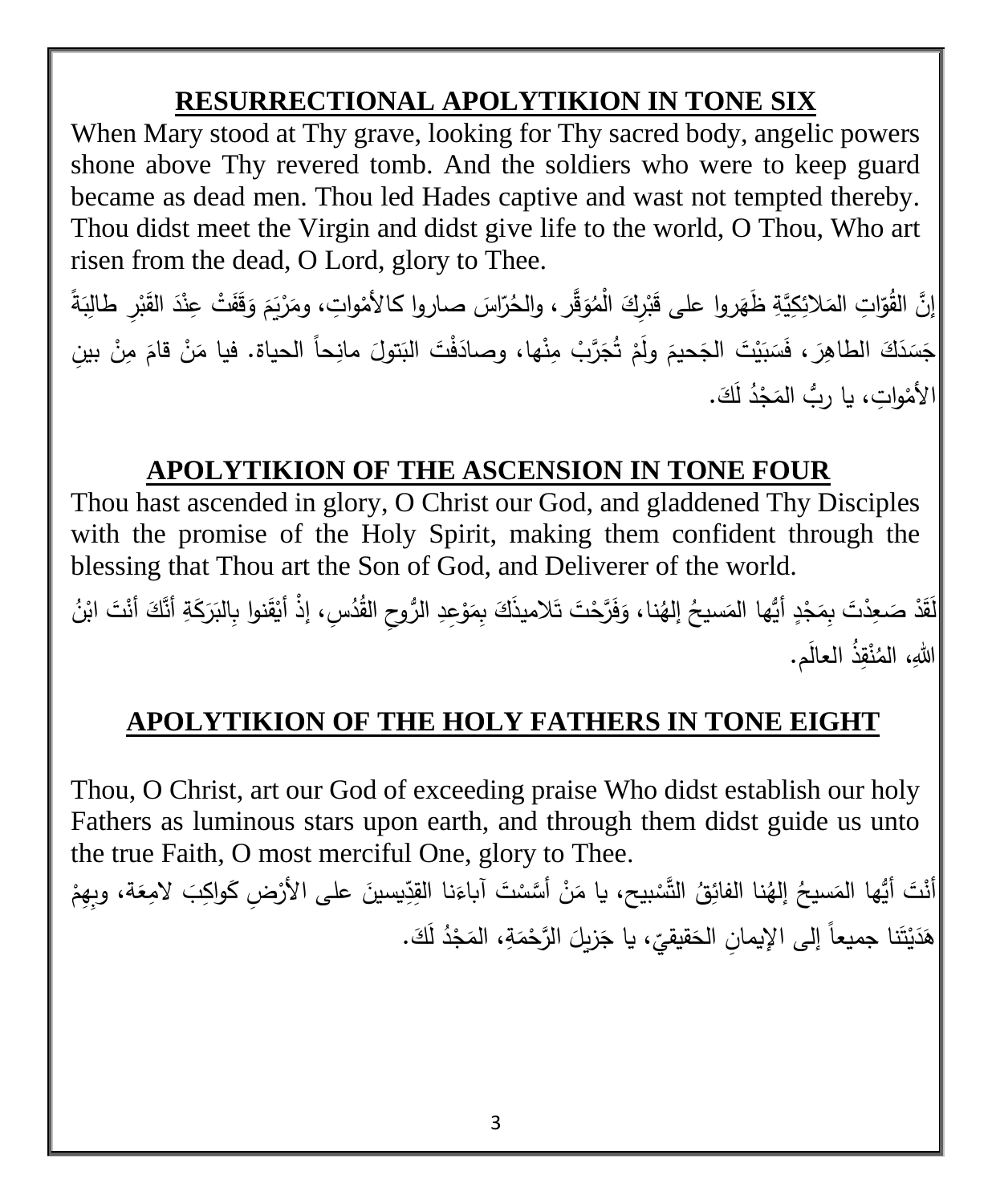#### **TROPARION OF SAINT GEORGE IN TONE FOUR**

As deliverer of captives, as defender of the poor, healer of the infirm, champion of kings, Victorious, Great Martyr George, intercede with Christ our Lord, intercede for the soul's salvation.

#### **طروبارية القديس جاورجيوس باللحن الرابع**

بما أنَّكَ للمأسورينَ مُحَرِّرٌ ومُعتِقٌ، وللفُقراءِ والمساكينِ عاضِدٌ وناصِرٌ، وللمَرضى طبيبٌ وشافٍ، َ وعن المؤمنينَ مُكافِحٌ ومُحارِبٌ. أيُّها العظيمُ في الشُّهداءِ جاورجيوسُ المُظَّفَّرُ. تَشفَّعْ إلى المَسيحِ <u>ٔ</u> َ الإلهِ في خلاصٍ نفوسِنا <mark>.</mark>

### **KONTAKION OF PASCHA IN TONE SIX**

When Thou didst fulfill Thy dispensation for our sakes, uniting the terrestrials with the celestials, Thou didst ascend in glory, O Christ our God, inseparable in space, but constant without separation, and crying unto Thy beloved: I am with you, and no one shall be against you.

لمَّا اكْمَلْتَ التدْبيرَ الذي مِنْ أَجْلِنا، وجَعَلْتَ الذينَ على الأرْضِ مُتَّحِدينَ بالسَماويِّين، صَعِدْتَ بِمَجْدٍ أَيُّها .<br>-.<br>ا َ ِّبُّ َ .<br>-**:** المَسيحُ إلهُنا، غيرَ مُنْفَصِلٍ مِنْ مَكانٍ، بَلْ ثابِتاً بِغَيْرِ افْتِراقٍ وهاتِفاً بِأَحِبَّائِكَ: أنا مَعَكُمْ، وليسَ أحدٌ <u>ا</u> .<br>-ْ ٔ<br>ا ً<br>ً ْ َ َ عَليكم.

#### **THE EPISTLE**

*Blessed art Thou, O Lord, the God of our Fathers. For Thou art just in all Thou hast done to us.*

**The Reading from the Acts of the Holy Apostles. (20:16-18, 28-36)** In those days, Paul was determined to sail past Ephesus, so that he might not have to spend time in Asia; for he was hastening, if possible, to be at Jerusalem on the Day of Pentecost. And from Miletus he sent to Ephesus and called to him the priests of the church. And when they came to him, he said to them: "Take heed to yourselves and to all the flock, in which the Holy Spirit has made you bishops, to shepherd the church of the Lord and God, which He purchased with His own blood. For I know that after my departure ravenous wolves will enter among you, not sparing the flock; and from among your own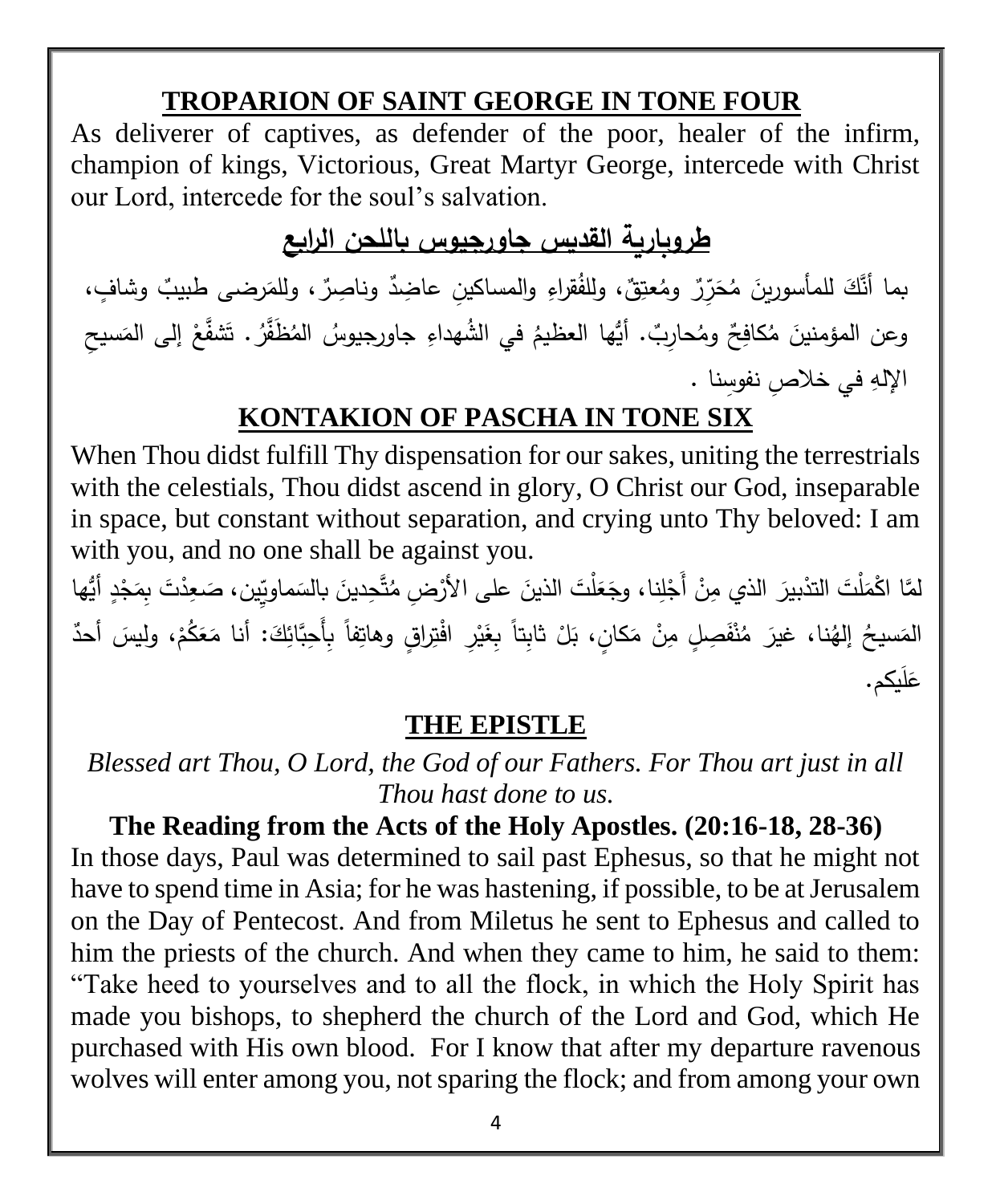selves will arise men speaking perverse things, to draw away the disciples after them. Therefore, remain watchful, remembering that for three years I did not cease to admonish every one, night and day with tears. And now, brethren, I commend you to God and to the word of His grace, which is able to build you up and to give you the inheritance among all those who are sanctified. I coveted no one's silver or gold or apparel. You yourselves know that these hands ministered to my necessities, and to those who were with me. In all things I have shown you that by such laboring we ought to help the weak, and to remember the words of the Lord Jesus, how He Himself said: 'It is more blessed to give than to receive.'" And when he had spoken thus, he knelt down on his knees with them all, and prayed.

> ُم فَإِنَّكَ عَذَٰلٌ بارَكٌ أنتَ يا كِّ أَنتَ يا رَبُّ إِلهُ أَبائِنا. عَدْلٌ في كُلِّ ما صَنَعْتَ بِنَا . صَنَعْتَ بِنَا  **فصل نم ُ عما ل ل <sup>أ</sup> ُس الر يسين د الق األ طهار.**

في تلكَ الأَيَّامِ، ارْتَأَى بولُسُ أنْ يَتَجاوَزَ أَفَسُسَ في البَحْرِ لِئَلاَّ يَعْرِضَ لَهُ أنْ يُبْطِئَ في آسِية. لأَنَّهُ كانَ .<br>أ .<br>-**ٔ** َ ْ .<br>-م<br>أ ْ <u>َ</u> يَعْجَلُ حتَّى يكونَ في أُورَشليمَ يوْمَ الْعَنْصَرَةِ إِنْ أَمْكَنَهُ. فَمِنْ مِيليتُسَ بَعَثَ إلى أَفَسُسَ، فاسْتَدْعى قُسوسَ ْ ْ .<br>-ٔ<br>ا ا<br>ا .<br>-َ ؘ<br>֞ ْ الكَنيسة. فَلَمَّا وَصَلُوا إِلَيْهِ قالَ لَهُمْ: احْذَرُوا لأَنفُسِكُمْ ولِجَميعِ الرَّعيةِ التي أقامَكُمُ الروحُ القُدُسُ فيها أساقِفَةً،  $\mathfrak{p}$ **ٔ** ْ ْ ْ َ **َ** لِتَرْعَوْا كنيسةَ اللهِ التي اقْتَنَاها بِدَمِهِ فإنِّي أَعْلَمُ هذا، أَنَّهُ سَيَدْخُلُ بينَكُم بَعدَ ذَهابي ذِئابٌ خاطِفَةٌ لا تُشْفِقُ ْ ْ ــد<br>ا ٔ. على الرَعِيَّة ومِنْكُمُ أَنْفُسِكُمْ سَيَقومُ رِجالٌ يَتَكَلَّمُونَ بِأُمُورٍ مُلْتَويةٍ لِيَجْتَذِبُوا التلاميذَ وراءَهُم لذلكَ اسْهَرُوا، <u>ا</u> ْ <u>َ</u> **ٔ** َ  $\triangleleft$ ْ مُتَّذَّكِرِينَ أَنّي مُدَّةَ ثَلاثِ سِنينَ لَمْ أَكْفُفْ لَيْلاً ونَهاراً أنْ أنْصَحَ كُلَّ واحِدٍ بدمُوُعٍ والآنَ أَسْتَوْدِعُكُمْ، يا ْ <u>ٔ</u>  $\tilde{\phantom{0}}$ َ ِّبُّ ْ į ْ ْ إِخْوَتِي، اللَّهَ اللهَ وكَلِمَةَ نِعْمَتِهِ القادِرَةَ أَنْ تَبْنيَكُمْ وتَمْنَحَكُمْ ميراثاً مَعَ جميعِ القديسين. إنِّي لَمْ أَشْتَهِ فِضَّةَ أَو ْ <u>:</u> ْ ْ ْ ْ ً<br>ً  $\zeta$ ْ َذ َ ه َ بَ أَو لِباسَ أَحَدٍ. وأَنتُمْ تَعْلَمونَ أنَّ حاجاتِي وحاجاتِ الذينَ معِي خَدَمَتْها هاتانِ اليَدانِ. في كُلِّ شيءٍ ْ ْ ً<br>ً <u>ً</u> بَيَّنْتُ لكُمْ أَنَّهُ هَكَذا يَنْبَغي أَنْ نَتْعَبَ لِنُساعِدَ الضُّعفاءَ، وأَنْ نتذَكَّرَ كلامَ الرَّبِّ يسوعَ. فإنَّهُ قالَ: إنَّ العَطاءَ ْ <u>ا</u> <u>:</u> **ء** َ مُ َ َ **ء** هُوَ مَغْبوطٌ أكثَرَ مِنَ الأَخْذِ. ولَمّا قالَ هذا، جَثَا على رُكْبَتَيْهِ مَعَ جَميعِهِمْ وصَلَّى. . į. **ٔ** ً<br>ً  $\zeta$ َ ْ َ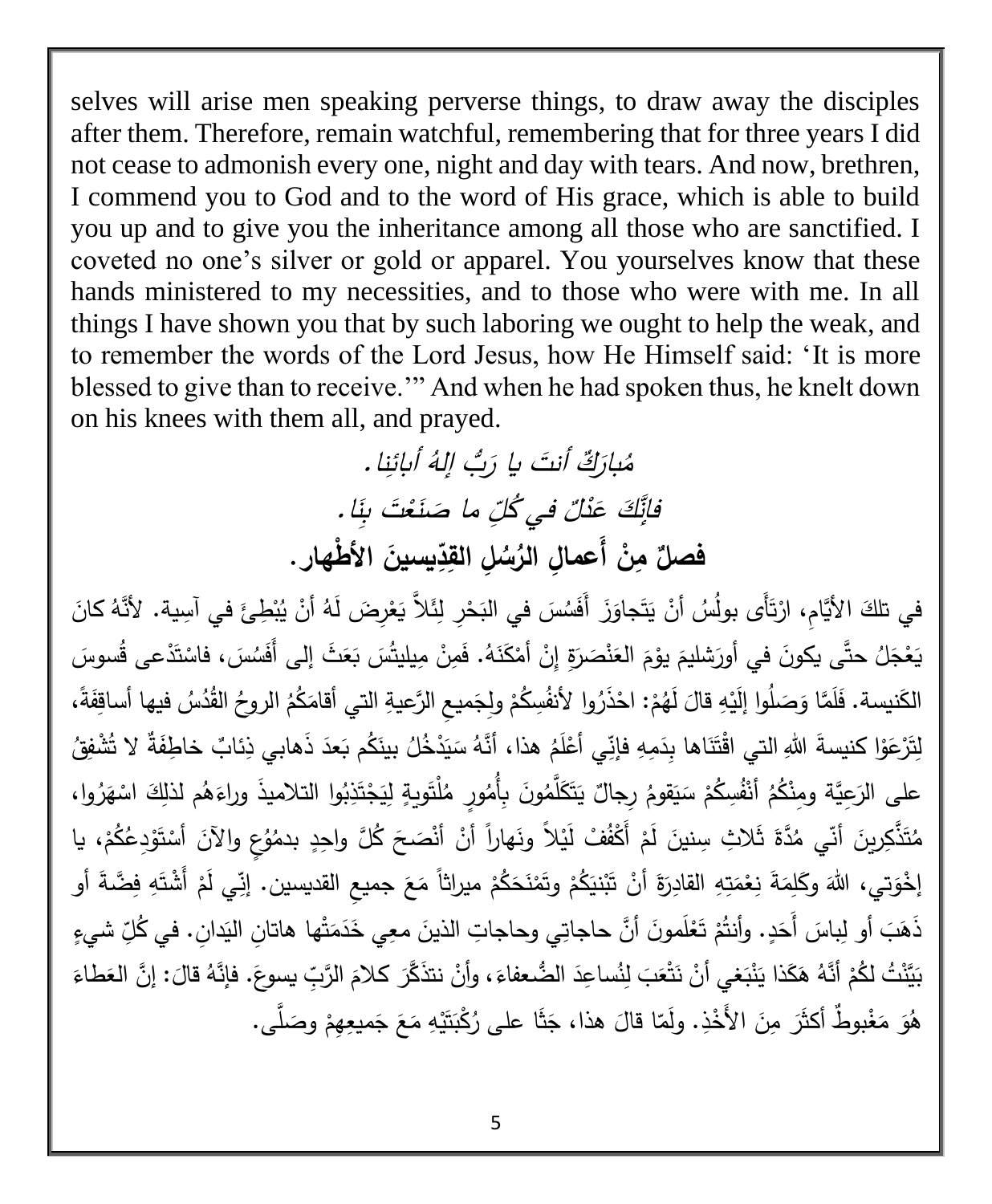## **THE GOSPEL**

**The Reading of the Holy Gospel according to Saint John. (17:1-13)** At that time, Jesus lifted up His eyes to heaven and said, "Father, the hour has come; glorify Thy Son that the Son may glorify Thee, since Thou hast given Him power over all flesh, to give eternal life to all whom Thou hast given Him. And this is eternal life, that they know Thee the only true God, and Jesus Christ Whom Thou hast sent. I glorified Thee on earth, having accomplished the work which Thou gavest Me to do; and now, Father, glorify Thou Me in Thy own presence with the glory which I had with Thee before the world was made. I have manifested Thy Name to the men whom Thou gavest Me out of the world; Thine they were, and Thou gavest them to Me, and they have kept Thy word. Now they know that everything that Thou hast given Me is from Thee; for I have given them the words which Thou gavest Me, and they have received them and know in truth that I came from Thee; and they have believed that Thou didst send Me. I am praying for them; I am not praying for the world but for those whom Thou hast given Me, for they are Thine; all Mine are Thine, and Thine are Mine, and I am glorified in them. And now I am no more in the world, but they are in the world, and I am coming to Thee. Holy Father, keep them in Thy Name, which Thou hast given Me, that they may be one, even as We are one. While I was with them, I kept them in Thy Name, which Thou have given Me; I have guarded them, and none of them is lost but the son of perdition, that the scripture might be fulfilled. But now I am coming to Thee; and these things I speak in the world, that they may have My joy fulfilled in themselves."

فَصْلٌ شريفٌ مِنْ بِشارَةِ القدّيسِ يوحَنا الإنجيليِّ  **نجيلي البشي ر والتلميذ الطاهر .**  في ذلكَ الزمانِ، رَفَعَ يسوعُ عينَيهِ إلى السَّماءِ وقالَ: يا أَبَتِ قَدْ أَتَتِ الساعَة، مَجِّدِ ابنَكَ لِيُمَجِّدَكَ َ <u>ہ</u> .<br>-َ َ َ َ َ ابنُكَ أيضاً. كما أعْطَيْتَهُ سُلْطاناً على كُلِّ بَشَرٍ ليُعْطِيَ كُلَّ مَنْ أَعْطَيْتَهُ لَهُ حَياةً أبَدِيَّةً. وهَذِهِ هِي ْ .<br>. ْ .<br>ا ْ َ .<br>ا ا<br>أ الحياةُ الأَبَدِيَّةُ، أَنْ يعرِفُوكَ أنتَ الإِلهَ الحَقيقيَّ وحدَكَ، والذي أَرْسَلْتَهُ يسوعَ المسيحَ. أنا قَدْ مَجَّدْتُكَ .<br>-َ .<br>أ ً<br>ب َ  $\ddot{\phantom{0}}$ ة<br>ـ .<br>-َ َ على الأرضِ. قَدْ أَتْمَمْتُ العَمَلَ الذي أَعْطَيْتَني لأَعْمَلَهُ. والآنَ مَجِّدْني أَنْتَ يا أَبَتِ عِنْدَكَ بالمَجْدِ ا<br>ا ْ َ ْ ً<br>ً <u>ا</u> َ <u>ا</u> ٔ.<br>ـ َ **:**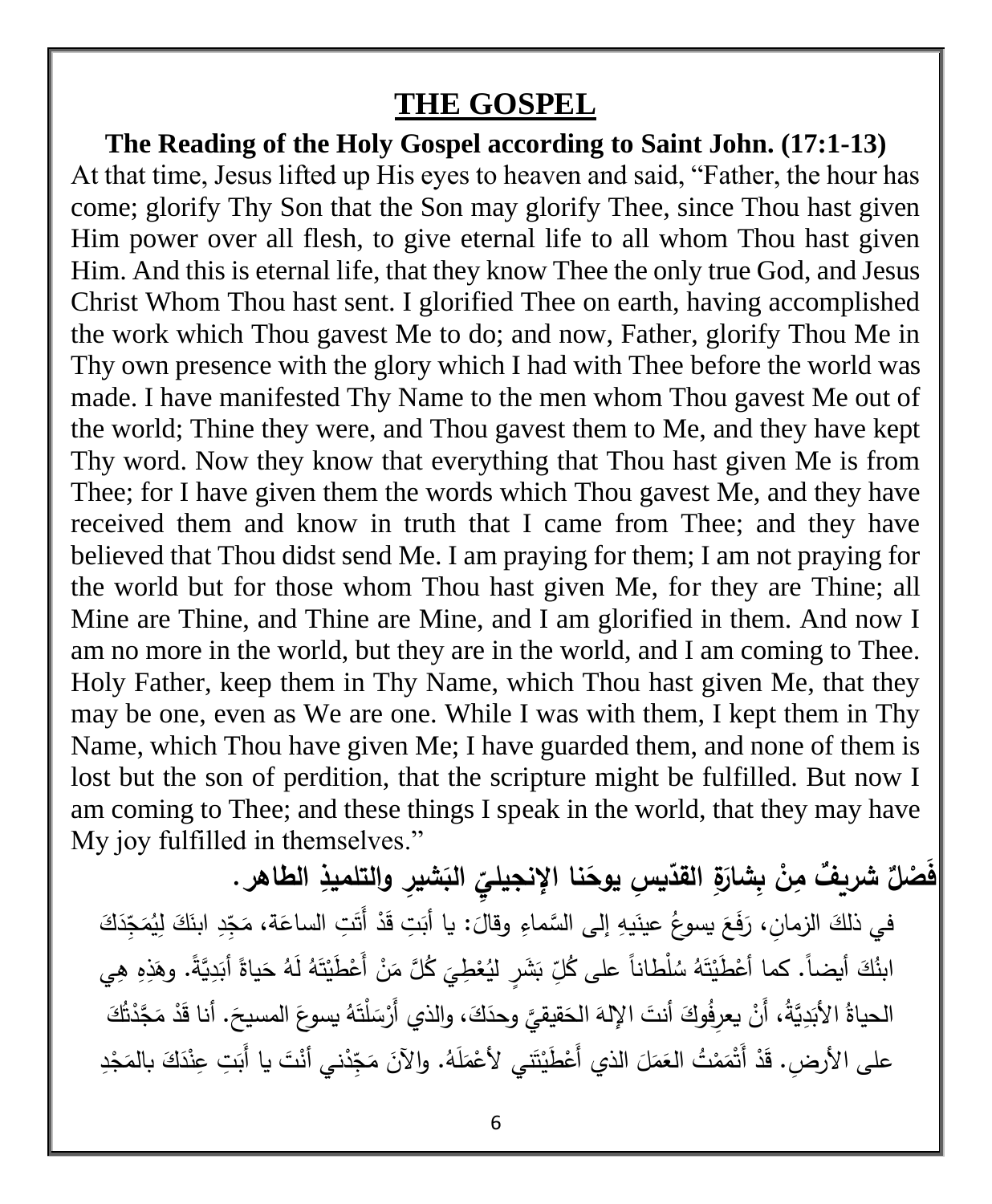الذي كانَ لي عِنْدَكَ مِنْ قَبْلِ كَوْنِ العالَمِ. قَدْ أَعْلَنْتُ اسْمَكَ لِلْناسِ الذينَ أَعْطَيْتَهُمْ لي مِنَ العالَمِ. <u>ا</u> <u>:</u> **:** ْ ْ <u>ا</u> ْ َ ِّبُّ ْ ْ ِّبُّ هُمْ كانوا لَكَ، وأنتَ أَعْطَيْتَهُمْ ليي، وقَدْ حَفِظُوا كَلامَكَ. والآنَ قَدْ عَلِمُوا أَنَّ كُلَّ ما أَعْطَيْتَهُ ليي هُوَ ْ ْ .<br>-ِّ َ <u>ٔ</u> َ مِنْكَ. لأَنَّ الكَلامَ الذي أَعْطَيْتَهُ لي أَعْطَيْتُهُ لَهُم. وهُم قَبِلُوا وَعَلِمُوا حَقاً أنّي مِنْكَ خَرَجْتُ، وآمَنوا ْ َ َ َ <u>ا</u> ً<br>ٌ أَنَّكَ أَرْسَلْتَني أنا مِنْ أَجْلِهِم أَسْأَلُ. لا أَسْأَلُ مِنْ أَجْلِ العالَمِ، بلْ مِنْ أَجلِ الذينَ أَعْطَيتَهُمْ لي، .<br>أ **ٔ** ْ ْ **ٔ** ֡֡<u>֡</u> <u>:</u> <u>:</u> ْ ْ لأَنْهُم لكَ. كُلُّ شَيْءٍ لي هُوَ لَكَ، وكُلُّ شَيْءٍ لَكَ هُوَ لي، وأنا قَدْ مُجِّدتُ فِيهِم. ولَسْتُ أنا بَعْدُ في **ٔ ٔ** َ ْ َ ْ العالمِ، وهؤلاءِ هُمْ في العالَمِ، وأنا آتي إلَيْكَ. أَيُّها الآبُ القُدُّوسُ احْفَظهُمْ باسْمِكَ، الذينَ أعْطَيْتَهُمْ ْ ل ْ ـ<br>-ْ ْ َ <u>َ</u> ْ ْ ْ لي، لِيَكونوا واحِداً كما نَحْنُ. حينَ كُنْتُ مَعَهُم في العَالمِ، كُنْتُ أَحْفَظُهُمْ باسْمِكَ. إنَّ الذينَ أعْطَيْتَهُمْ ْ .<br>أ َ ْ ْ ْ َ .<br>-ْ <u>ٔ</u> ْ لي قَدْ حَفِظْتُهُمْ، ولَمْ يَهلِكْ مِنْهُمْ أَحَدٌ إلاَّ ابْنُ الهَلاكِ، لِيَتِمَّ الكِتابُ. أمَّا الآنَ فإنّي آتي إلَيْكَ. وأنا ْ ْ .<br>أ ْ .<br>.  $\triangleleft$ .<br>- $\mathfrak{p}$ ْ ٔ<br>ا أَتَكَلَّمُ بِهذا في العَالمِ لِيَكونَ فَرَحي كامِلاً فيهِم.

*Holy Communion may only be received by Orthodox Christians who have prepared themselves by prayer, fasting, and being at peace with others. All are invited to receive a blessing from the priest and partake of the antidoron (blessed bread) at the end of the liturgy.*